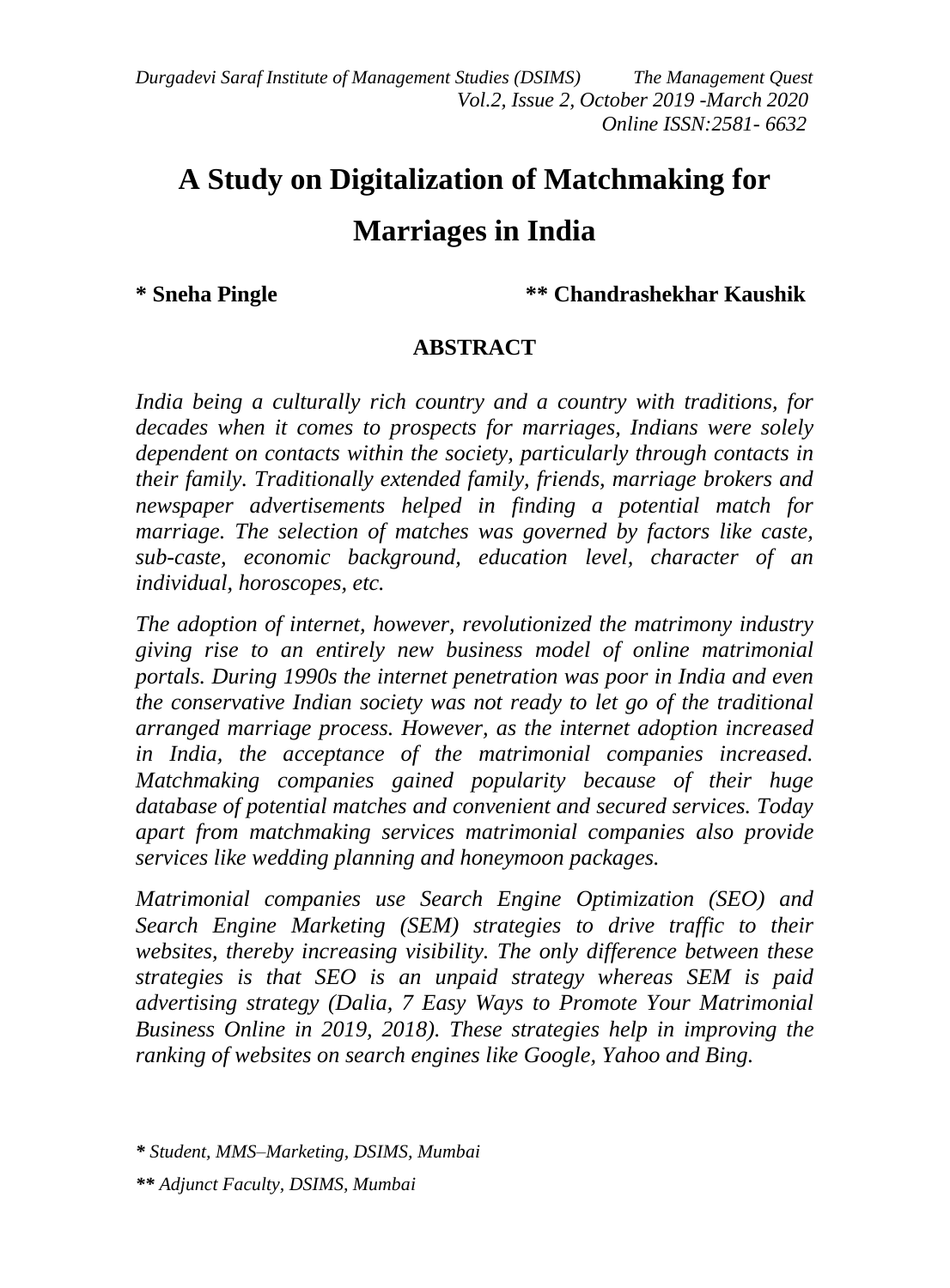*Online matrimonial companies revolutionised the traditional marriage concept and created an amalgamation of traditional and modern marriage concept. The rise of online matrimonial websites gave young Indians the decision making power in choosing their life partners. The development of social media apps made companies to lean towards social media marketing strategies. The matrimonial companies now use various social media platforms like Facebook, Instagram and Twitter to acquire new customers.* 

*The authors would like to suggest that matchmaking companies should focus on blog marketing which is a growing trend in the matrimony industry which has potential to increase the user base of the matrimonial websites. Companies with marketing budgets should opt for SEM strategies rather SEO strategies as SEM strategies help to acquire leads instantly. This will prevent deterioration of their ranking in primary search results.*

**Keywords:** Digitalization, Internet, matchmaking, matrimonial companies, SEO & SEM strategies.

#### **INTRODUCTION**

Matrimonial websites primarily begin for non-resident Indians as the internet adoption was poor in India during the 90s. Also, the conservative Indian society was skeptical about the matrimonial companies. The companies identified the gap in the traditional marriage process and the changing mindset of Indian society which gave birth to matrimonial portals in India. By 2000s the matrimonial portals started gaining popularity. The complex process of arranged marriages was simplified by the introduction of these portals. Such websites blended the traditional arranged marriages and love marriages with the help of technology (How matrimony industry is growing with Online Matrimonial, 2017). According to the report by Ken Research Pvt. Ltd., the revenue generated by the industry has increased an average of 2% annually from 2010 to 2015, and is expected to reach Rs. 20.6 billion by 2020 (Upadhyay, 2017).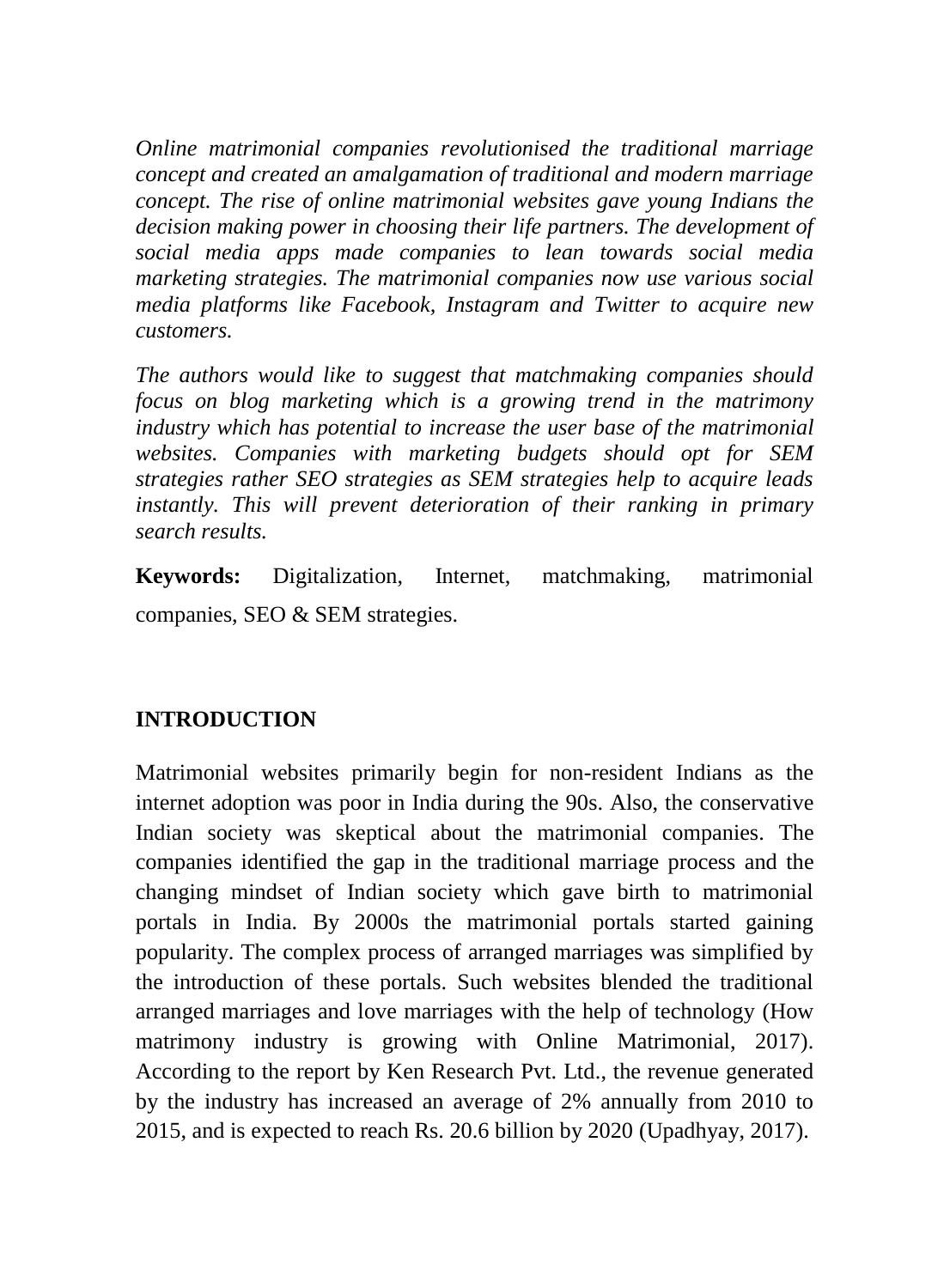Online matrimonial sites are user friendly and have a huge database of prospective brides and grooms at one click. These websites offer security to the users and hence even elders prefer their children explore such websites. Traditionally matrimonial sites have marketed themselves to the prospective brides and their families only. The advertisements of various portals like JeevanSaathi.com, Shaadi.com and BharatMatrimony.com have targeted females and revolve around the existing fear of marriages and finding a suitable partner. These marketing strategies were stereotypical representation of marriages (Malpani, 2015).

Today, companies are shifting their focus towards digital marketing strategies. Many companies are focusing on social media marketing, search engine optimization, search engine marketing, blog writing, etc. Companies have recognized the increased usage of mobile phones and various apps thereby opting for digital marketing strategies. Thus the boom of the internet not only revolutionized the matrimony industry, but also changed the way the industry marketed itself.

#### **TRADITIONAL PROCESS OF MATCH MAKING:**

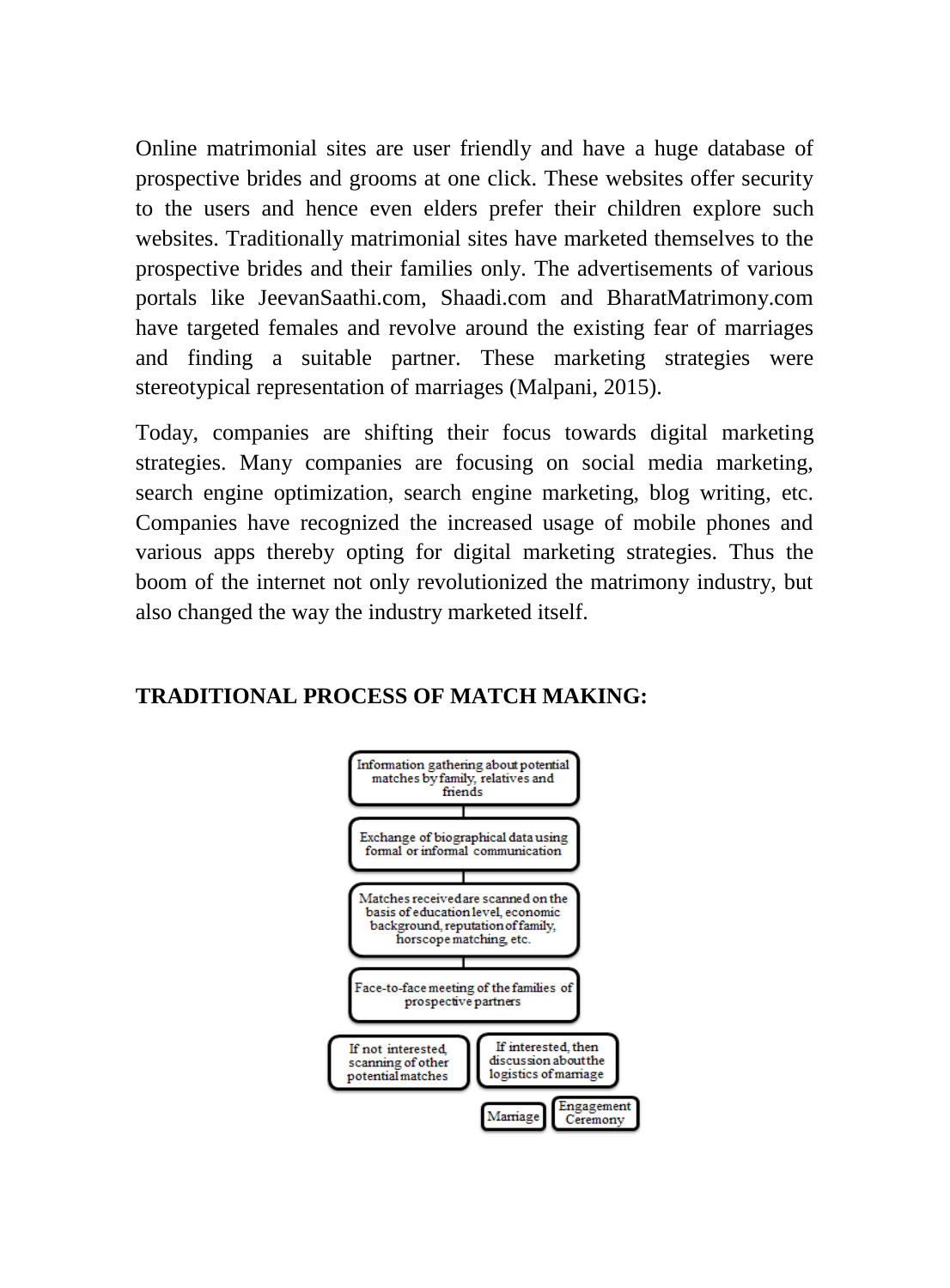# **ONLINE PROCESS OF MATCH MAKING:**



# **TRANSFORMING MATRIMONIAL COMPANIES WITH THE ADVENT OF INTERNET:**

For centuries Indians have put emphasis on family relationships instead of personal autonomy. Children from a young age are conditioned to put family interests before their own interests. Marriage being one of the most important social institutions in India is heavily influenced by the traditions. Hence, arranged marriages are still quite common in India. In Indian society, marriages are perceived to have long lasting implications on the families. Therefore, many people opt for arranged marriages as they provide a sense of emotional security and economic stability (Seth & Patnayakuni, 2008).

However, over past few decades, there has been a shift in family structure, from joint families to nuclear families. This led to the absence of social networks that generally helped in the arranged marriage process. Also,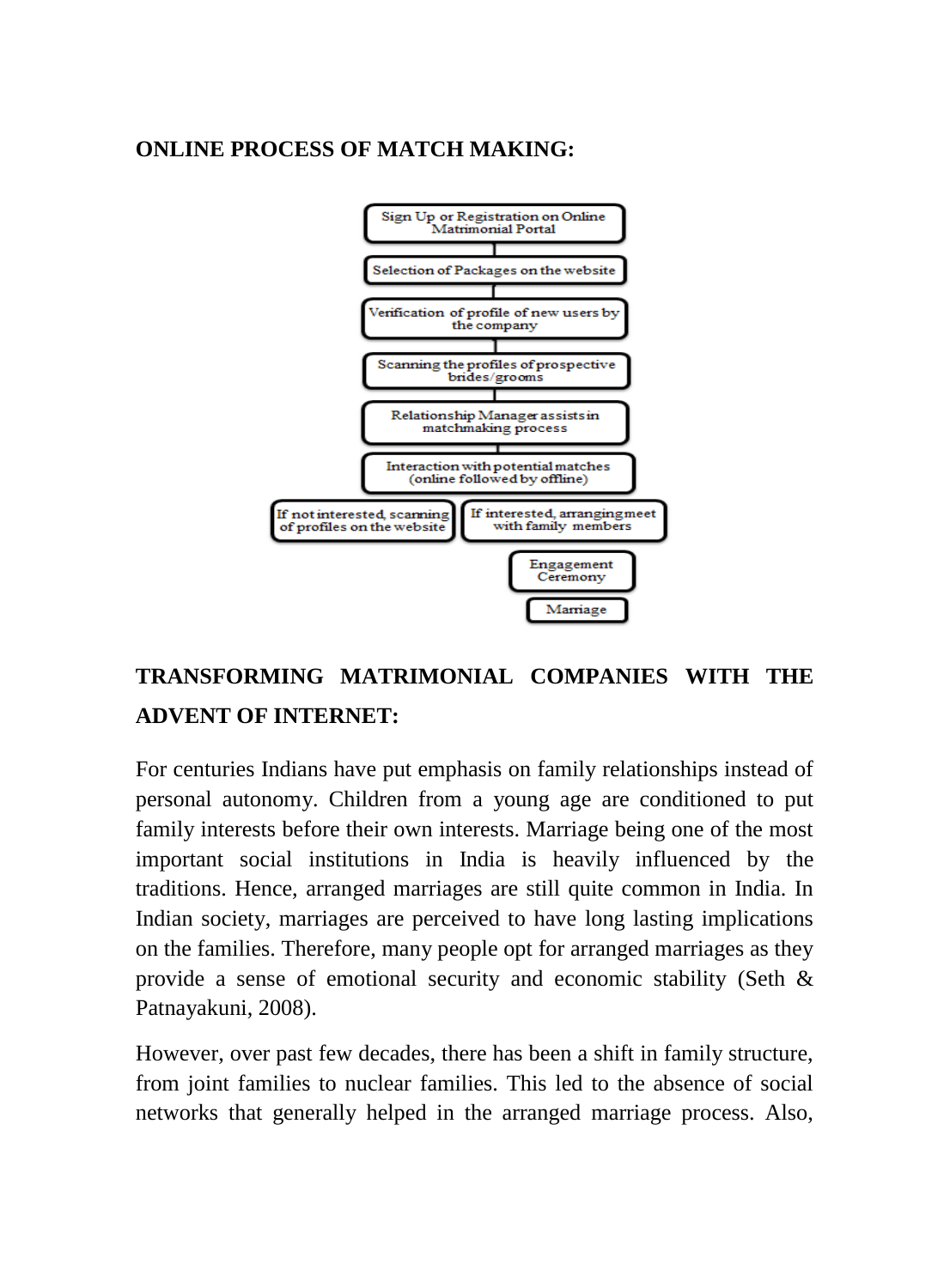with the boom of the internet, the traditional role of the joint family and marriage brokers was replaced by online matrimonial portals. Introduction of technology in this field has led to a blend of traditional and modern marriages.

Matrimonial websites gained popularity among people with traditional beliefs, but still preferred to find their partners on their own. The online matrimony industry blossomed in huge business opportunity because of its unique features. These portals have huge database with global presence. The higher the prospective profiles, the higher the customer satisfaction (Krishnan, K., A.V., & VishwaVidyapeetham, 2018). These websites have made searching for a life partner more convenient and secure.

Today, many companies provide relationship managers that assist in the matchmaking process. Matrimonial companies are also aiming towards becoming one stop shop solution for their clients by providing services from matchmaking, wedding planning, designing and printing wedding cards to honeymoon packages (Gupta, History Of Matrimonial Sites, 2015). This is becoming a competitive advantage for them, which help them to differentiate themselves from competitors.

# **MAJOR COMPETITORS IN ONLINE MATRIMONY SECTOR:**

The online matrimonial industry is highly competitive and is dominated by following four competitors (Gupta, Amazing Facts About Matrimonial Sites, 2015)

**Shaadi.com** – Shaadi.com is one of the oldest matrimonial portals in India. It was founded in July, 1996. The company has around 250 centers across India with more than 10 million registered users. Shaadi.com is known to use big data analytics to analyze the user behavior on the website and calculate the compatibility of the couples and provide recommendations to users. The unique features such as regional registration, shaadi live messenger, customized ringtones, smart search option etc. are provided by Shaadi.com.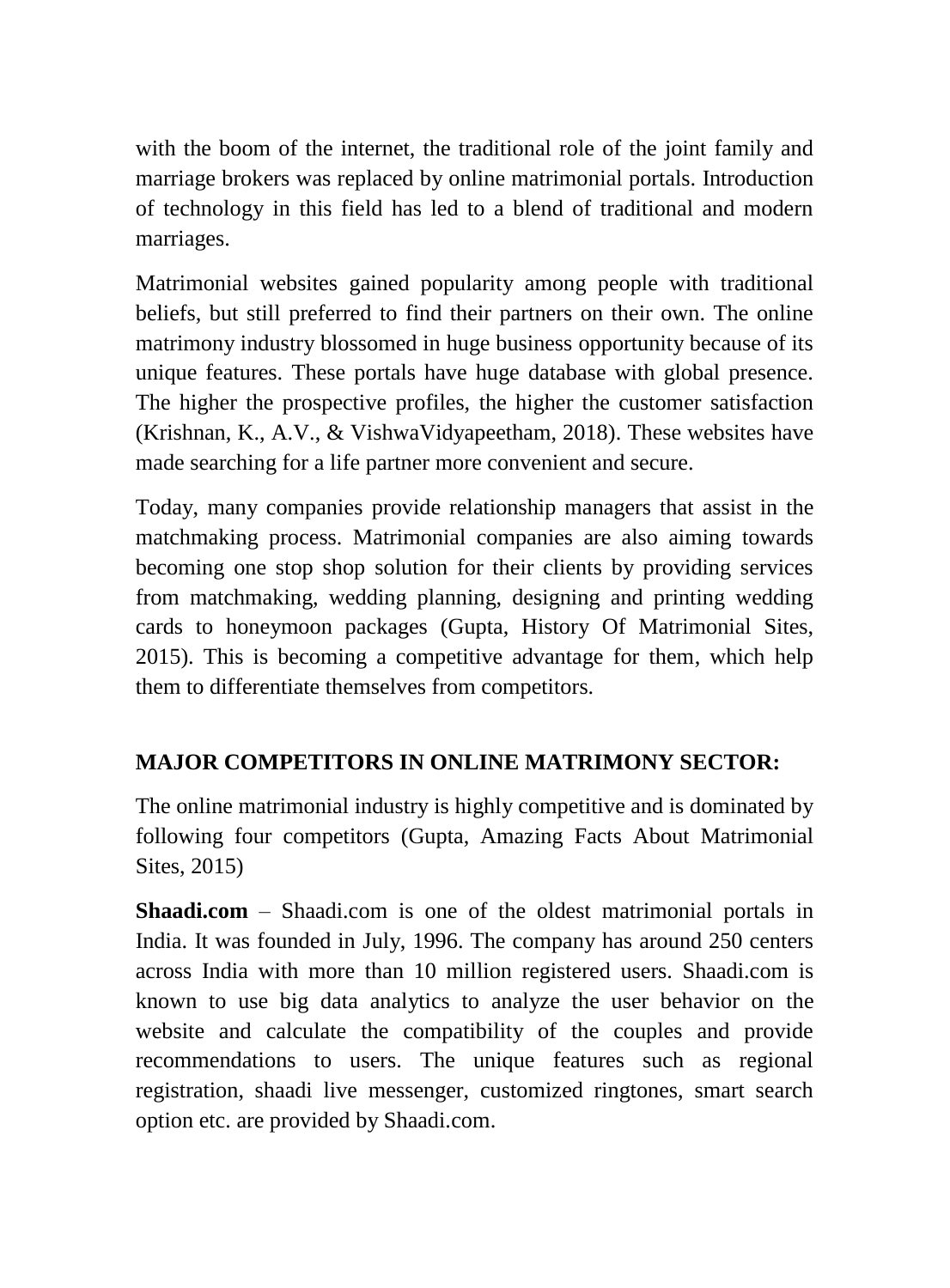**JeevanSaathi.com** – JeevanSaathi.com is popular in Northern and Western India. It was founded in December, 1998. The members can opt for different packages by paying a varying amount of fees with respect to the service they want.

**BharatMatrimony.com** – BharatMatrimony.com was found in December, 1999. It is well known for its regional portals across India and these portals operate in 15 different languages. The services provided include wedding directory, pre-marriage counseling, blood testing services etc.

**SimplyMarry.com** – SimplyMarry.com was established in December, 2006. This portal is the most technologically advanced site and users can register on the website for  $3 - 12$  months. This website provides various interaction options like profile linking, personal chatting, etc. Company has launched TimesSoulmate.com and TimesAssistedMatrimony.com in 2017.

# **Niche Players**

With the success of matrimonial websites that catered to the mass market, various portals catering to niche segments started gaining popularity. SecondShaadi.com is a website that caters to individuals who are divorced or widowed, thus giving to remarriage which still is a social taboo. Ultra Rich Match, Elite Matrimony, VIP Shaadi and many more similar websites are known to cater to the elite class Vows of Eternity is a matrimonial portal with a global presence and caters to the upper class. It is headquartered in New York and has its branches in London, Singapore, Delhi and Mumbai. There are several other websites that cater to specific caste, religion, education level, etc.

# **ONLINE PROCESS AS A PREFERRED CHOICE**

# **Search Engine Optimization**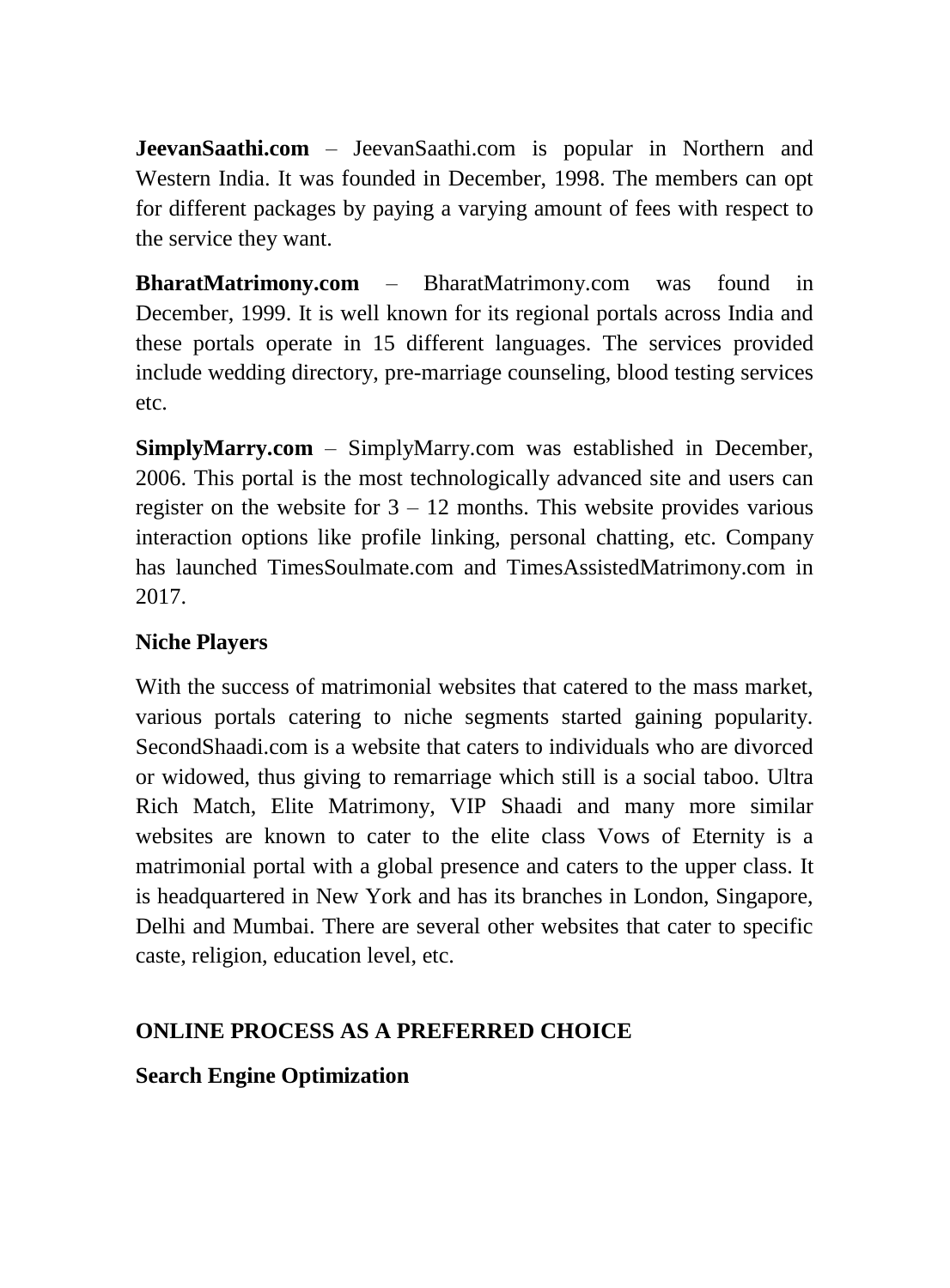Search Engine Optimization (SEO) is a process of driving traffic and increasing visibility of a website or a web page from search results on search engines. These are the unpaid results which are often referred as free, natural, organic, editorial or earned results. All major search engines like Google, Yahoo or Bing, which show web pages and other content on the basis of the relevance to users.

Matrimonial companies are known to carry out SEO activity to drive traffic to their websites, thereby increasing visibility. Matrimonial websites are performing a SEO activity to improve their ranking on Google. Companies carry out on On-page SEO wherein five keywords related to companies are searched on Google, which is followed by clicking on company page and spending 30 seconds on the website each time.

Following is the result of SEO activity performed by one of the matrimonial company, Ultra Rich Match during the months, May & June of 2018 which helped to improve the website's ranking on Google.

|                             | <b>Position in Google Search</b> |                         |                         |
|-----------------------------|----------------------------------|-------------------------|-------------------------|
| <b>Keywords</b>             | On $22nd$                        | On $30^{\text{th}}$     | On $10^{\text{th}}$     |
|                             | <b>May, 2018</b>                 | <b>June, 2018</b>       | February, 2019          |
| Matrimony for Rich          | Page 1, $1^{\text{st}}$          | Page 1, $1^{\text{st}}$ | Page 1, $1^{\text{st}}$ |
|                             | position                         | position                | position                |
| Matrimony for               | Page 4                           | Page 1, $5^{\text{th}}$ | Page $1, 2nd$           |
| <b>Business Families</b>    |                                  | position                | position                |
| Matrimony for               | Page 1, $7th$                    | Page 1, $3rd$           | Page 1, $2nd$           |
| <b>Business Class</b>       | position                         | position                | position                |
| Match making for            | Page 1, $4^{\text{th}}$          | Page 1, $1^{\text{st}}$ | Page 1, $1^{\text{st}}$ |
| <b>Elite Business Class</b> | position                         | position                | position                |
| <b>Matrimony for Elite</b>  | Page 8                           | Page 1, $4th$           | Page 1, $1^{\text{st}}$ |
| Class                       |                                  | position                | position                |

*Source: Researcher's own data*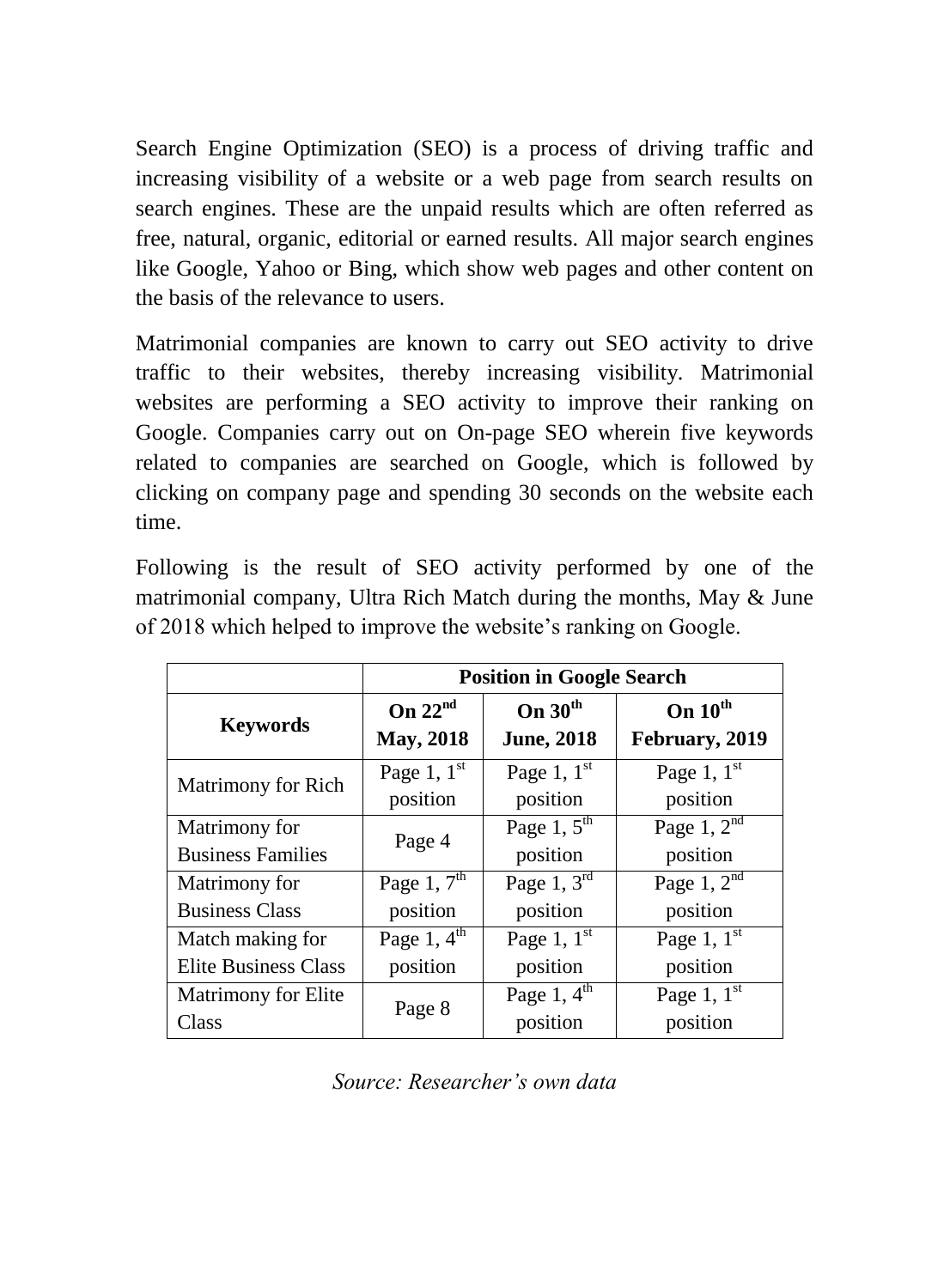#### **SEARCH ENGINE MARKETING:**

Search Engine Marketing (SEM) is a form of paid advertising wherein websites can be promoted by increasing their visibility in search engine results. The Pay Per Click campaign becomes hit with the right content at the right time. Maharashtra's leading matrimonial website, Anuroop Wiwaha used SEM strategy to enhance brand awareness, generate leads and increase sales (Dalia, 2018).

#### **SOCIAL MEDIA MARKETING:**

#### **a) Social Media Platforms**

Social Media Marketing (SMM) involves creating and sharing content on social media platforms like Facebook, YouTube, Twitter, Instagram, LinkedIn, etc. Today many matrimonial companies use social media platforms to target and attract prospective customers such companies focus on creating engaging content which the people can like, share and comment on. This in turn helps to increase the followers of these companies on various social media platforms.

When using social media platforms like Facebook, Instagram and Twitter, companies use various hashtags. This helps to put the content in front of the right audience and drives traffic to the other social media platforms or the main website which in turn increases the traffic. Companies use hashtags like #couple, #wedding, #relationshipgoals, etc. on its social media platforms to drive traffic on its website.

Shaadi.com used SMM to spread awareness against the evils of dowry by launching a game called "Angry Brides" on its social media platforms. Marathi actress, Mrunmayee Deshpande became a face of outdoor campaigns of MarathiMatrimony.com when she found her life partner through the website. This helped to create brand awareness about the company and increased visitors on the website and resulted in lead generation (Dalia, 2018).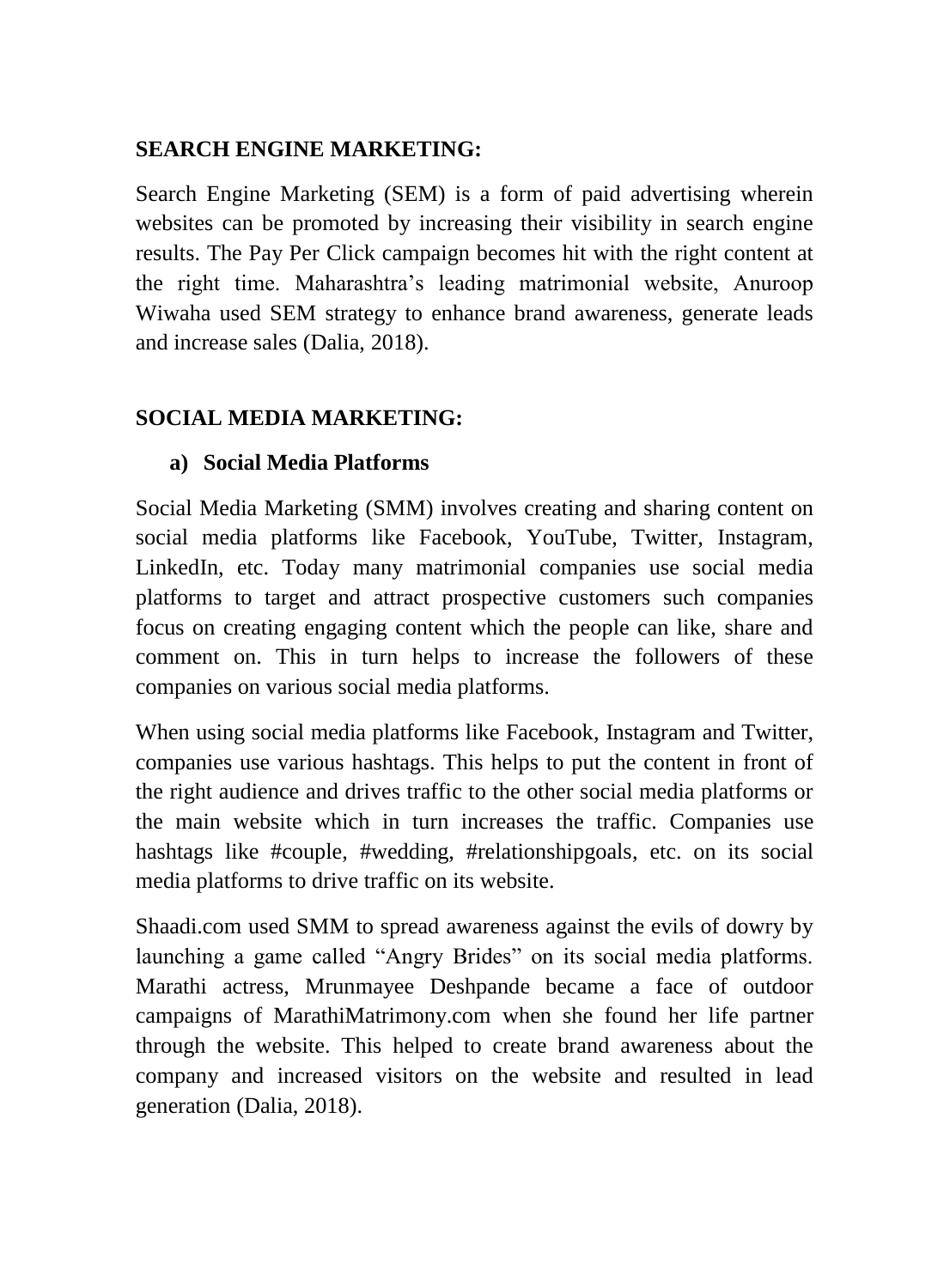YouTube is another social media platform which is popular amongst matrimonial companies. Many companies that don't have massive advertisement budgets opt for YouTube videos. These videos are like TV advertisements for such companies which in attracting the potential clients. With the help of YouTube videos, companies can customised their content as per their target audience with minimal costs. Companies have their own YouTube channel which consists of short videos that focus on unique selling proposition (USP) of the company. There are few companies that feature videos highlighting the CSR activities carried out by the organisations. These videos act as emotional adverts which help in creating a positive image in the minds of customers.

#### **b) Blogs**

Blogging has become a very popular activity among online matrimonial companies. The number of matrimonial companies creating and maintaining blogs has increased exponentially. Many companies publicise their brand and services via the medium of blogs. Generally the matrimonial websites post wedding related blogs like wedding destinations, different types of marriage processes, honeymoon destinations etc.

One of the matrimonial companies, Ultra Rich Match has its own WordPress website where it posts various blogs that are as per the taste of its clientele. URM being a matrimonial site for elite class focus on blogs that feature luxury products and premium services available worldwide. The blogs also cover the lifestyle adopted by the elite class. This helps in attracting the target audience and indirectly drives them towards the main service provided by the company.

# **Diet Likes Celebs (Blog)**

The blog captures the lifestyle of rich people. Elite class people are always under scrutiny of media and the general public and hence care more about their fitness. Due to which, many of them follow strict diet plans. The blog explains the crux of the Zone diet, the science behind it, how it should be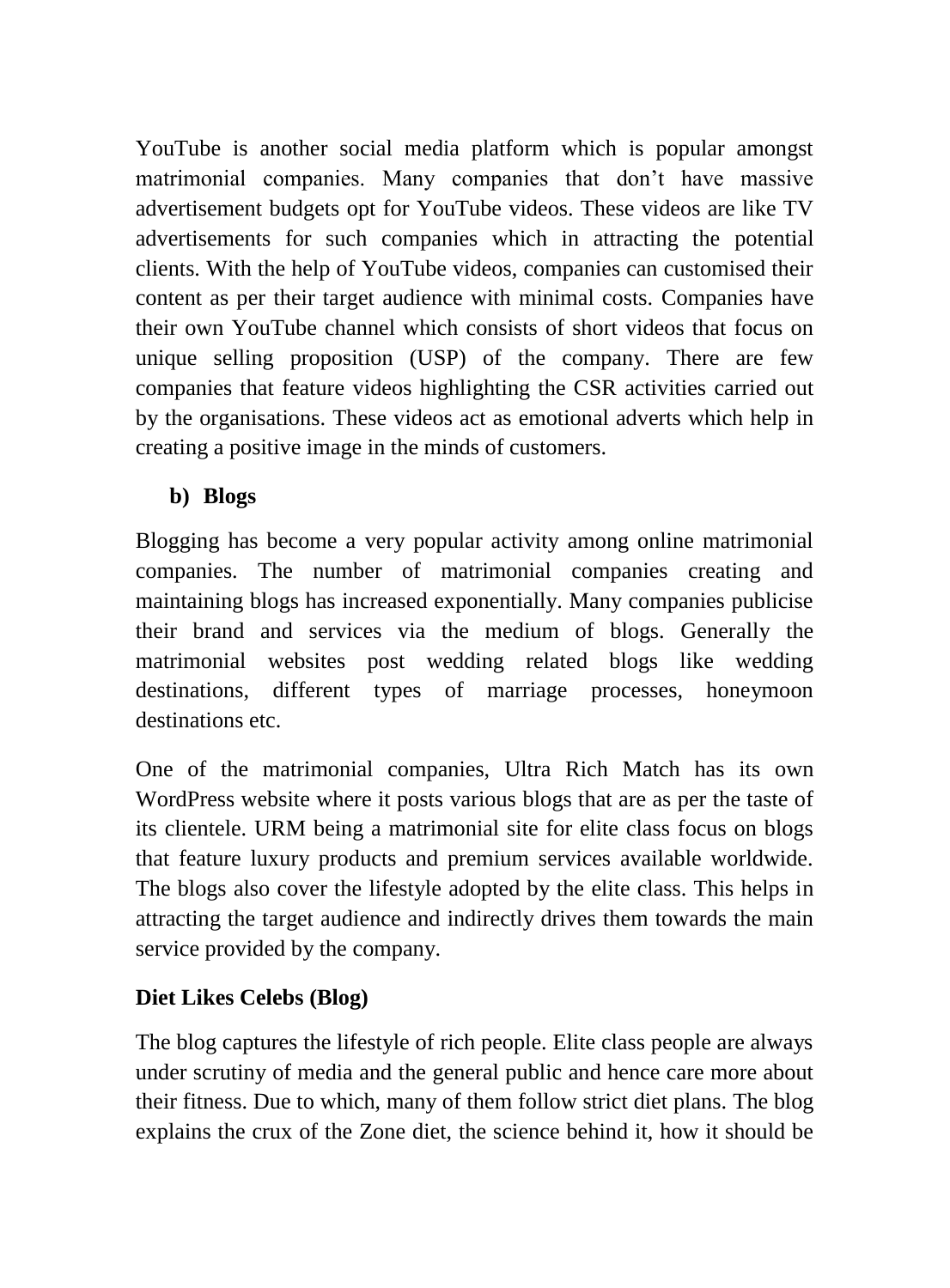followed, what types of food should be consumed and who have followed this diet till now. The Zone Diet sheds light on the most important fact that Indians consume fewer proteins and majorly consume carbohydrates and fats which causes weight gain. However, this diet focuses on reducing the intake of carbs with high glycemic index like bread, pasta and grains and increasing carbs with low glycemic index. The blog is called Diet like Celebs because this diet was followed by Jennifer Aniston and was famously known as the Jennifer Aniston diet. Also, many other celebrities like Brad Pitt, Demi Moore and Madonna followed it.



Illustration 1 – Blog on Diet Like Celebs

*Source – Researcher's own data*

# **CONCLUSION**

- Digitalisation of many industries occurred with the boom of the internet, but the digitalisation of the Indian marriage process was an unexpected outcome.
- Online matrimonial companies revolutionised the traditional marriage concept and created an amalgamation of traditional and modern marriage concept.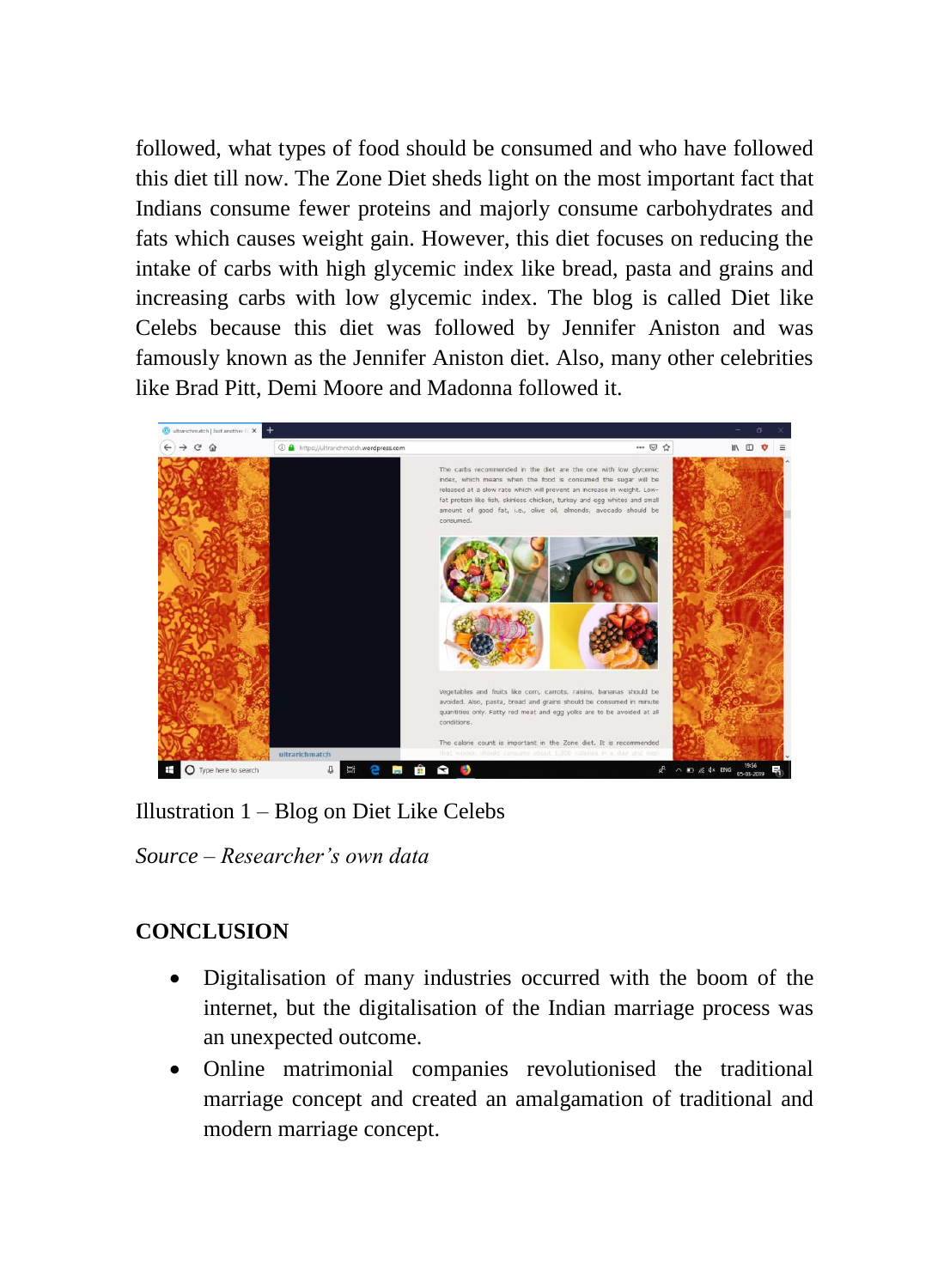- The rise of online matrimonial websites gave young Indians the decision making power in choosing their life partners.
- Earlier companies focused only on providing a perfect match for their clients, but today the companies are aiming towards becoming a one shop stop for wedding solutions.
- The development of social media apps made companies to lean towards social media marketing strategies. The matrimonial companies now use various social media platforms like Facebook, Instagram and Twitter to acquire new customers.
- Matrimonial companies use SEO strategy to keep up the ranking on major search engines like Google, Yahoo and Bing.
- The higher the rank on primary search results, the more visitors the matrimonial website will have and these visitors may get converted to customers.
- These strategies help in creating a brand name and drive traffic on the matrimonial site which may convert into lead generations.

#### **SUGGESTIONS**

- Matchmaking companies should focus on blog marketing which is a growing trend in the matrimony industry, which has potential to increase the user base of the matrimonial websites.
- Companies with marketing budgets should opt for SEM strategies rather SEO strategies as SEM strategies help to acquire leads instantly. This will prevent deterioration of their ranking in primary search results.
- Companies also need to perform a social media audit wherein the companies review on what's working, what's failing and what can be improved to get more target audience.
- Social media analytics tools like Google analytics can be used to perform the audit. Companies can perform an audit quarterly and even in some cases monthly.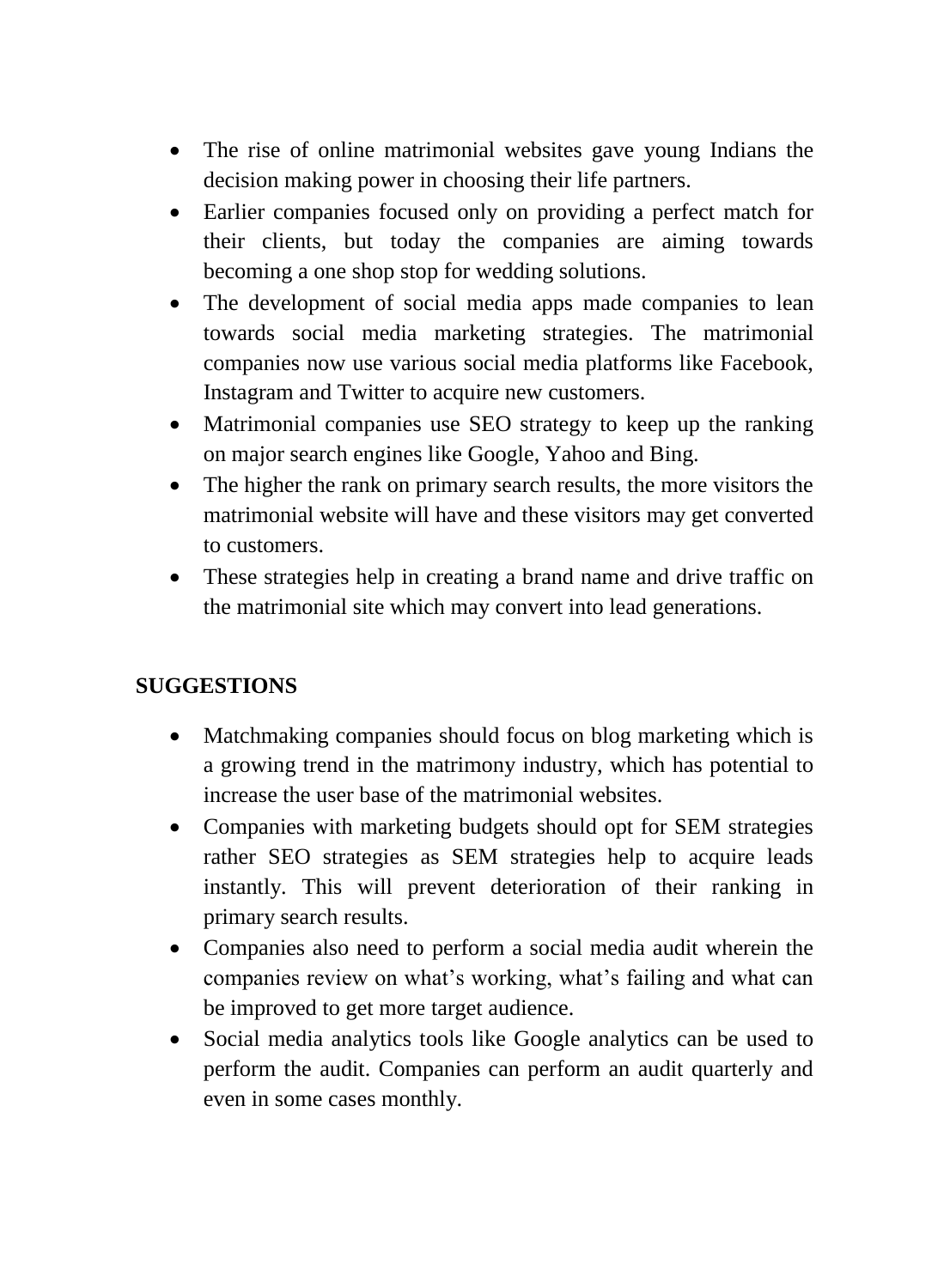• Companies should not rely only on online marketing strategy, but use both, online and offline marketing strategies where offline marketing strategy is complementary to online marketing strategy.

#### **LIST OF ABBREVIATIONS**

- 1. Adverts Advertisements
- 2. Carbs Carbohydrates
- 3. CSR Corporate Social Responsibility
- 4. FAQs Frequently Asked Questions
- 5. SEO Search Engine Optimization
- 6. SEM Search Engine Marketing
- 7. SMM Social Media Marketing
- 8. URM Ultra Rich Match

# **BIBLIOGRAPHY:**

- Dalia, A. (2018, August 8). 7 Easy Ways to Promote Your Matrimonial Business Online in 2019. Retrieved March 5, 2019, from iKnowledgeFactory: https://www.ikf.co.in/7-easy-ways-topromote-your-matrimonial-business-online-2019/
- Gupta, H. (2015, May 15). Amazing Facts About Matrimonial Sites. Retrieved February 6, 2019, from Hatke Shaadi: http://www.hatkeshaadi.com/blog/2015/05/amazing-facts-aboutmatrimonial-sites/
- Gupta, H. (2015, March 12). History Of Matrimonial Sites. Retrieved February 5, 2019, from Hatke Shaadi: http://www.hatkeshaadi.com/blog/2015/03/history-of-matrimonialsites/
- How matrimony industry is growing with Online Matrimonial. (2017, January 20). Retrieved February 5, 2019, from Medium: